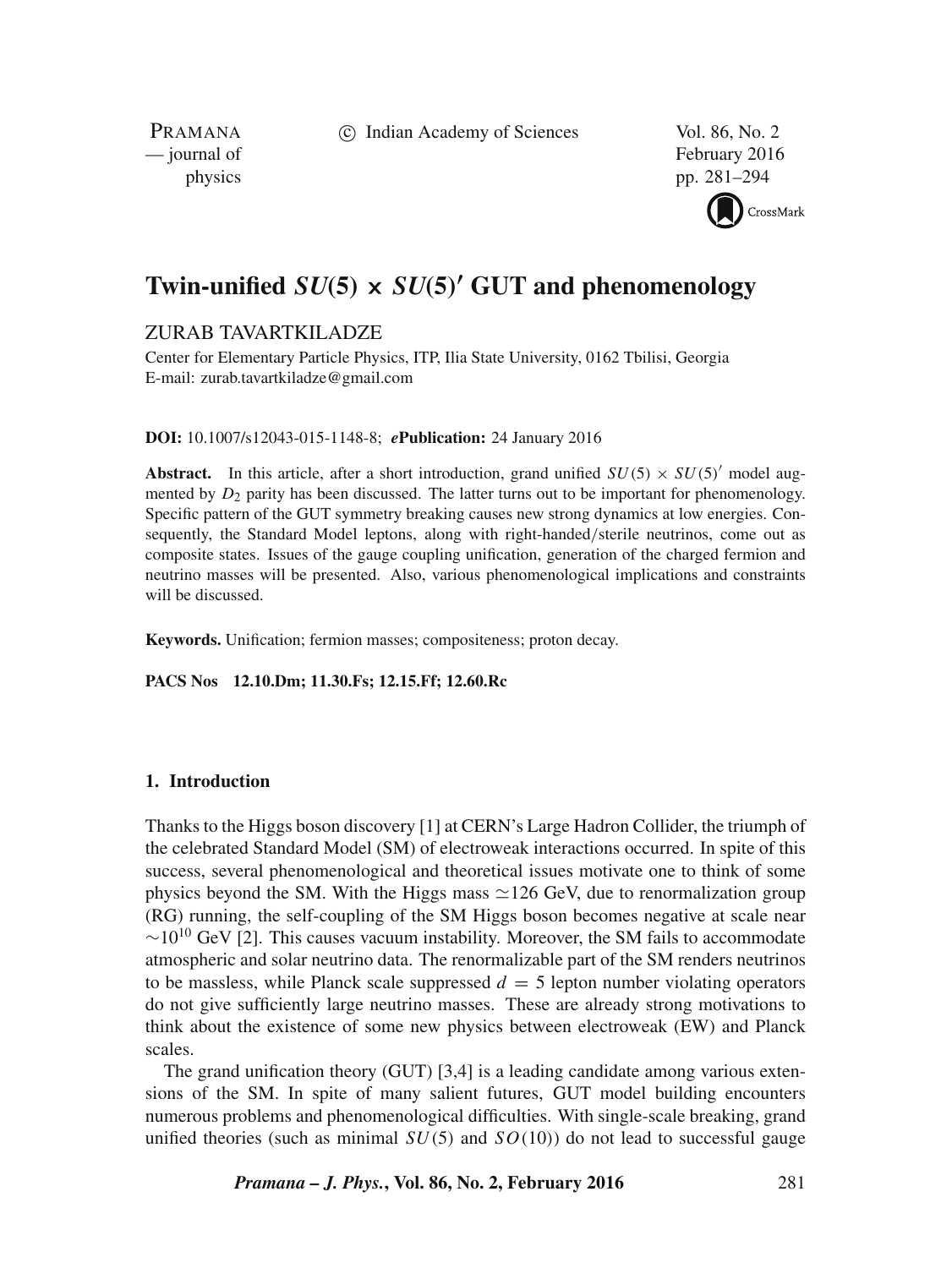coupling unification. Besides this, constructing GUT with desirable GUT symmetry breaking pattern, with realistic fermion sector and adequately stabile nucleon, still remain challenging.

Motivated by these issues, we consider  $SU(5) \times SU(5)$  GUT (which we call twinification) augmented with  $D_2$  parity (exchange symmetry). The proposed model does not suffer from the problems mentioned above and together with a potential of avoiding numerous difficulties, has interesting features.

Now we discuss this model, its features and various implications and constraints. This contribution is based on the work of Tavartkiladze [5].

## **2. The model**

Let us consider the theory based on  $SU(5) \times SU(5)'$  gauge symmetry. Besides this symmetry, we postulate discrete parity  $D_2$ , which exchanges two  $SU(5)$ s. Therefore, the symmetry of the model is

$$
G_{\text{GUT}} = SU(5) \times SU(5)' \times D_2. \tag{1}
$$

As noted, the action of  $D_2$  interchanges the gauge fields (in adjoint representations) of  $SU(5)$  and  $SU(5)'$ . Thanks to  $D_2$ , at and above the GUT scale  $M_G$ , we have single gauge coupling

$$
\alpha_5 = \alpha_{5'}.\tag{2}
$$

In our case, as we show below, the EW part (i.e.,  $SU(2)_w \times U(1)_Y$ ) of the SM gauge symmetry belongs to the diagonal subgroup of  $SU(5) \times SU(5)'$ .

#### 2.1 *Symmetry breaking and gauge coupling unification*

For a desirable  $G<sub>GUT</sub>$  symmetry breaking we introduce the states

$$
H \sim (5, 1), \quad \Sigma \sim (24, 1), \quad H' \sim (1, 5),
$$
  
 
$$
\Sigma' \sim (1, 24), \quad \Phi \sim (5, \bar{5}), \tag{3}
$$

where transformation properties under  $SU(5) \times SU(5)$  symmetry are indicated within brackets. H includes SM Higgs doublet h. Inclusion of  $H'$  is required by  $D_2$  symmetry. By the same reason, two adjoints  $\Sigma$  and  $\Sigma'$  are introduced. The bifundamental state  $\Phi$ also serves for the symmetry breaking.

The  $D_2$  parity acts as  $D_2$ :  $H_a \rightleftarrows H'_{a'}, \Sigma^a_b \rightleftarrows \Sigma'^{a'}_{b'}$  and  $\Phi^{b'}_a \rightleftarrows (\Phi^{\dagger})^b_{a'},$  where we have made explicit the indices of  $SU(5)$  and  $SU(5)'$ . With these, the kinetic part of the scalar field Lagrangian is invariant. The scalar potential, invariant under  $G<sub>GUT</sub>$  symmetry (of eq.  $(1)$ ) is

$$
V = V_{H\Sigma} + V_{H'\Sigma'} + V_{\text{mix}}^{(1)} + V_{\Phi} + V_{\text{mix}}^{(2)} \,, \tag{4}
$$

282 *Pramana – J. Phys.***, Vol. 86, No. 2, February 2016**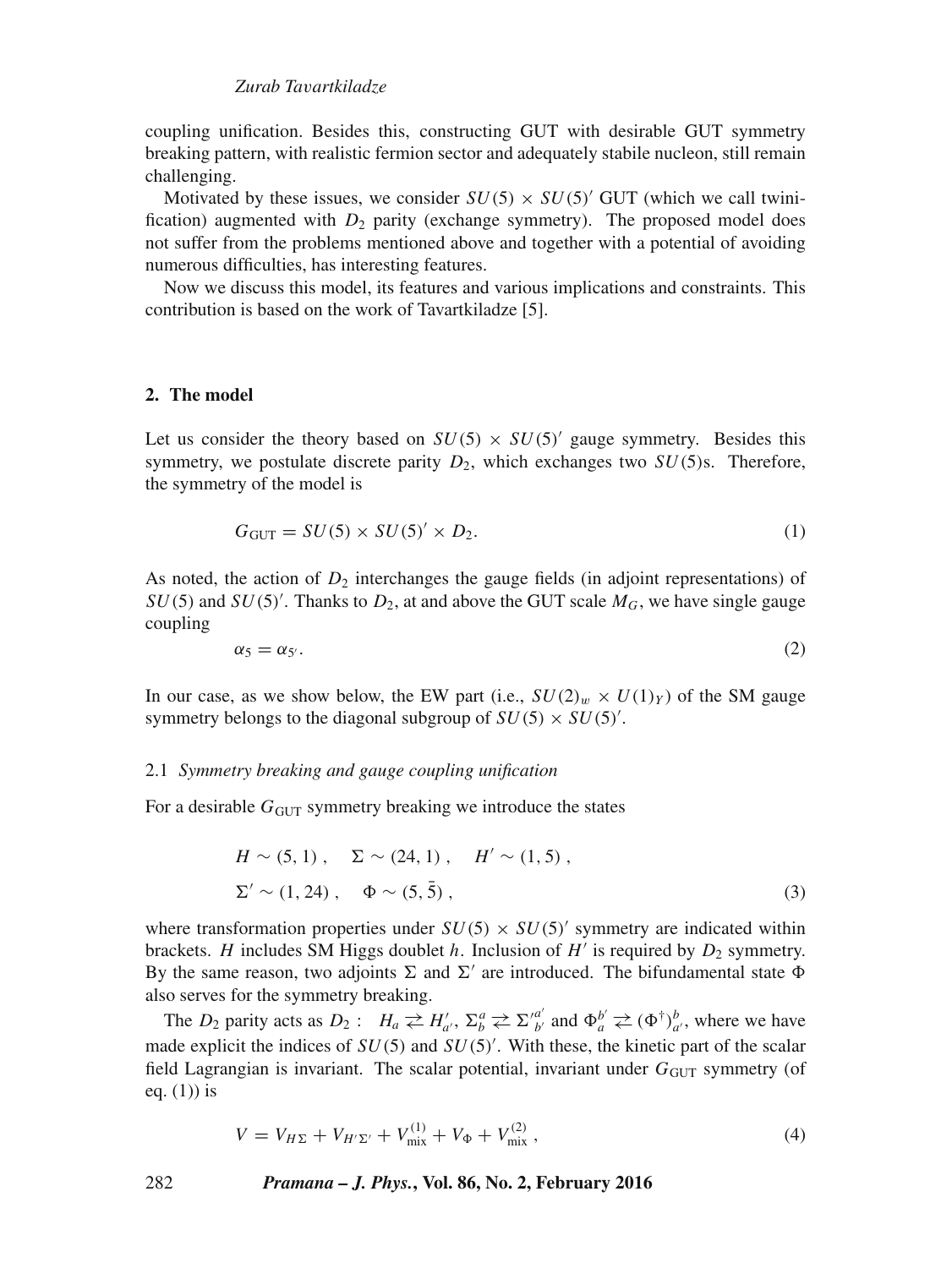with

$$
V_{H\Sigma} = -M_{\Sigma}^{2} tr \Sigma^{2} + \lambda_{1} (tr \Sigma^{2})^{2} + \lambda_{2} tr \Sigma^{4}
$$
  
+  $H^{\dagger} (M_{H}^{2} - h_{1} \Sigma^{2} + h_{2} tr \Sigma^{2}) H + \lambda_{H} (H^{\dagger} H)^{2}$ ,  

$$
V_{H^{\prime}\Sigma^{\prime}} = -M_{\Sigma}^{2} tr \Sigma^{\prime 2} + \lambda_{1} (tr \Sigma^{\prime 2})^{2} + \lambda_{2} tr \Sigma^{\prime 4} + H^{\prime \dagger} (M_{H}^{2} - h_{1} \Sigma^{\prime 2} + h_{2} tr \Sigma^{\prime 2}) H^{\prime}
$$

$$
+ \lambda_{H} (H^{\prime \dagger} H^{\prime})^{2},
$$

$$
V_{\text{mix}}^{(1)} = \lambda (tr \Sigma^{2}) (tr \Sigma^{\prime 2}) + \tilde{h} (H^{\dagger} H tr \Sigma^{\prime 2} + H^{\prime \dagger} H^{\prime} tr \Sigma^{2})
$$

$$
+ \hat{h} (H^{\dagger} H) (H^{\prime \dagger} H^{\prime}),
$$

$$
V_{\Phi} = -M_{\Phi}^{2} \Phi^{\dagger} \Phi + \lambda_{1\Phi} (\Phi^{\dagger} \Phi)^{2} + \lambda_{2\Phi} \Phi^{\dagger} \Phi \Phi^{\dagger} \Phi,
$$

$$
V_{\text{mix}}^{(2)} = \mu (H^{\dagger} \Phi H^{\prime} + H \Phi^{\dagger} H^{\prime \dagger}) + \frac{\lambda_{1H}\Phi}{\sqrt{25}} (\Phi^{\dagger} \Phi) [(H^{\dagger} H) + (H^{\prime \dagger} H^{\prime})]
$$

$$
+ \frac{\lambda_{2H}\Phi}{\sqrt{10}} (H^{\dagger} \Phi \Phi^{\dagger} H + H^{\prime \dagger} \Phi^{\dagger} \Phi H^{\prime})
$$

$$
+ \lambda_{1\Sigma\Phi} (\Phi^{\dagger} \Phi) (tr \Sigma^{2} + tr \Sigma^{\prime 2}) - \lambda_{2\Sigma\Phi} (\Phi^{\dagger} \Sigma^{2} \Phi + \Phi \Sigma^{\prime 2} \Phi^{\dagger}).
$$
(5)

The couplings in eqs (4) and (5) allow us to have a desirable and self-consistent pattern of symmetry breaking. First, we shall sketch the symmetry breaking pattern. At the first step,  $\Sigma$  develops the vacuum expectation value (VEV) ~  $M_G$  with  $\langle \Sigma \rangle = v_{\Sigma}$ Diag(2, 2, 2, -3, -3),  $v_{\Sigma} \sim M_G$ . This causes the symmetry breaking

$$
SU(5) \xrightarrow{\langle \Sigma \rangle} SU(3) \times SU(2) \times U(1) \equiv G_{321}.
$$
 (6)

With  $\langle \Sigma' \rangle = v_{\Sigma'}$ Diag (2, 2, 2, -3, -3), the breaking

$$
SU(5)' \xrightarrow{\langle \Sigma' \rangle} SU(3)' \times SU(2)' \times U(1)' \equiv G'_{321}
$$
 (7)

is achieved. The last stage of the GUT breaking is done by  $\langle \Phi \rangle$  with a direction  $\langle \Phi \rangle$  =  $v_{\Phi}$  · Diag(0, 0, 0, 1, 1). This configuration of  $\langle \Phi \rangle$  breaks symmetries  $SU(2) \times U(1)$ (subgroup of  $SU(5)$ ) and  $SU(2)' \times U(1)'$  (subgroup of  $SU(5)'$ ) to the diagonal symmetry group

$$
SU(2) \times U(1) \times SU(2)' \times U(1)' \xrightarrow{\langle \Phi \rangle} [SU(2) \times U(1)]_{\text{diag}}.
$$
 (8)

As we see, all VEVs preserve  $SU(3)$  and  $SU(3)'$  groups arising from  $SU(5)$  and  $SU(5)'$ respectively. However, unbroken  $SU(2)_{\text{diag}}$  is coming (as superposition) partly from  $SU(2) \subset SU(5)$  and partly from  $SU(2)' \subset SU(5)'$ . Same condition applies to  $U(1)_{diag}$ ; i.e., it is superposition of two Abelian factors:  $U(1) \subset SU(5)$  and  $U(1)' \subset SU(5)'$ . With the identifications  $SU(3) \equiv SU(3)_c$ ,  $SU(2)_{diag} \equiv SU(2)_w$ ,  $U(1)_{diag} \equiv U(1)_Y$  and taking into account eqs (6)–(8), we see that GUT symmetry is broken as

$$
G_{\text{GUT}} \to SU(3)_c \times SU(2)_w \times U(1)_Y \times SU(3)' = G_{\text{SM}} \times SU(3)', \qquad (9)
$$

where  $G_{\rm SM} = SU(3)_c \times SU(2)_w \times U(1)_Y$  denotes the SM gauge symmetry.

While  $\langle \Sigma \rangle \sim M_G$ , the VEVs  $\langle \Phi \rangle$  and  $\Sigma'$  are at intermediate scales  $M_I$  and  $M'_I$ , respectively,  $v_{\Phi} \sim M_I$ ,  $v_{\Sigma'} \sim M_I'$ , with the hierarchical pattern  $M_I \ll M_I' \ll M_G$ . Detailed

*Pramana – J. Phys.***, Vol. 86, No. 2, February 2016** 283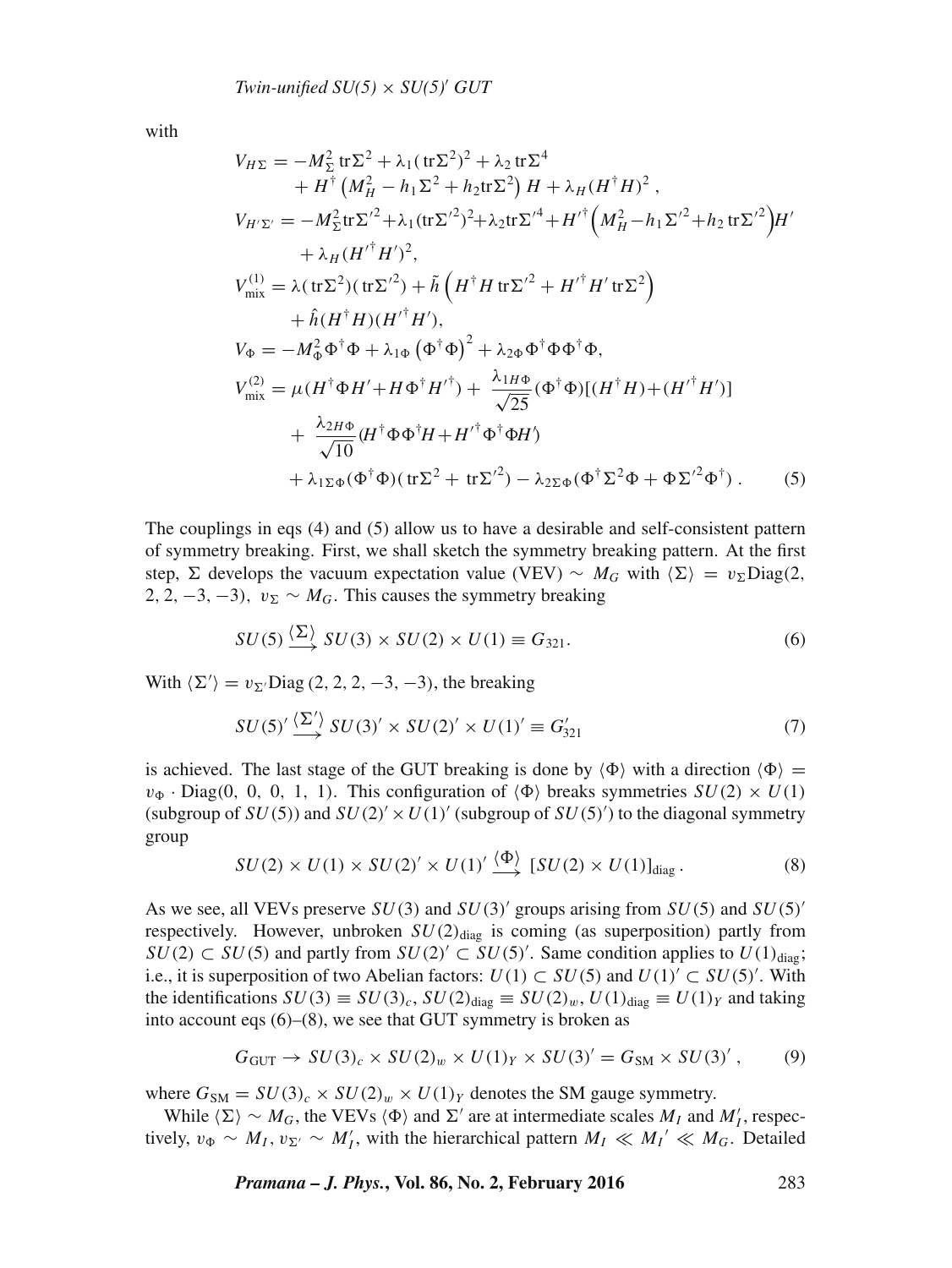analysis of the whole potential shows that there is true minimum with considered VEV configuration and  $\langle H \rangle = \langle H' \rangle = 0$ .

2.1.1 *The spectrum.* At the first stage of symmetry breaking, the  $(X, Y)$  gauge bosons (of  $SU(5)$ ) obtain GUT scale masses. They absorb appropriate states from the adjoint scalar  $\Sigma$ . The remaining physical fragments  $(\Sigma_8, \Sigma_3, \Sigma_1)$  (the  $SU(3)$  octet,  $SU(2)$  triplet, and a singlet, respectively) receive GUT scale masses.

The mass of the  $SU(3)^\prime$  octet (from  $\Sigma^\prime$ ) is denoted by  $M_{\Sigma^\prime_{s'}}$ .

The triplet  $\Sigma'_{3'}$  mixes with a real (CP even)  $SU(2)_w$  triplet  $\Phi_3$  (from  $\Phi$ ). (Both these states are real adjoints of  $SU(2)<sub>w</sub>$ . The CP-odd real  $SU(2)<sub>w</sub>$  triplet from  $\Phi$  is absorbed by appropriate gauge fields after  $SU(2) \times SU(2)' \rightarrow SU(2)_w$  breaking and becomes genuine Goldstone modes.

By the VEVs  $v_{\Sigma}$  and  $v_{\Sigma'}$ , the symmetry  $SU(5) \times SU(5)' \times D_2$  is broken down to  $G_{321} \times G'_{321}$  (see eqs (6) and (7)). Thus, between the scales  $M_I$  and  $M'_I$ , we have this symmetry, and  $\Phi(5, \bar{5})$  splits into fragments

$$
\Phi(5,5) = \Phi_{DD'} \oplus \Phi_{DT'} \oplus \Phi_{TT'} \oplus \Phi_{TD'} \tag{10}
$$

with nontrivial transformation properties under  $G_{321} \times G'_{321}$  gauge symmetry. The masses of these fragments will be denoted by  $M_{DD'}$ ,  $M_{DT'}$ ,  $M_{TT'}$  and  $M_{TD'}$ , respectively. Since the breaking  $G_{321} \times G'_{321} \rightarrow G_{SM} \times SU(3)'$  is realized by the VEV of the fragment  $\Phi_{DD}$ at scale  $M_I$ , we take  $M_{DD'} \simeq M_I$ . The masses of the remaining states (with obvious transformation properties) will be denoted by  $M_{DT'}$ ,  $M_{TT'}$  and  $M_{TD'}$ .

The states H and H' are split as  $H \to (D_H, T_H)$  and  $H' \to (D_{H'}, T_{H'})$ , where  $D_H$ ,  $D_{H'}$  are doublets, while  $T_H$  and  $T_{H'}$  are  $SU(3)_c$  and  $SU(3)'$  triplets, respectively. Masses of these triplets are  $M_{T_H}$  and  $M_{T_{H'}}$ . Both states  $D_H$  and  $D_{H'}$ , under  $G_{SM}$ , have quantum numbers of the SM Higgs doublet. They mix by the VEV  $\langle \Phi \rangle$  and thus we shall get two physical states h and D'. We identify h with the SM Higgs doublet and set its mass square (by fine-tuning)  $M_h \sim 100 \text{ GeV}$ . We assume the second doublet D' to be heavy  $M_{D'} \gg M_h$ . For the mixing angle  $\theta_h$  (between these two doublets), we also assume  $\theta_h \ll 1$ . Therefore, the SM Higgs mainly resides in  $D_H$ .

Detailed analysis [5] show that, enough parameters are involved, and one can always consider symmetry breaking pattern and desirable spectrum. One example, with the masses and scale selection, is given in table 1. This, together with other implications, give successful gauge coupling unification depicted in figure 1.

| $M_a$ GeV $M_a$ GeV $M_a$ GeV $M_a$ GeV $M_a$ GeV $M_a$ |  |  |  |                                                                                                                                                                                                          |
|---------------------------------------------------------|--|--|--|----------------------------------------------------------------------------------------------------------------------------------------------------------------------------------------------------------|
|                                                         |  |  |  | $M_{\hat{t}l}^{(1)} \quad 7.54 \cdot 10^4 \quad M_{e^c \hat{e}^c}^{(2)} \quad 7.54 \cdot 10^4 \quad M_{D'} \quad 4.16 \cdot 10^6 \quad M_{TD'} \quad 3.92 \cdot 10^6 \quad M_{X'} \quad 2.08 \cdot 10^6$ |
|                                                         |  |  |  | $M_{\hat{i}1}^{(2)}$ 7.54 $\cdot$ 10 <sup>4</sup> $M_{e^c\hat{e}c}^{(3)}$ 1.2 $\cdot$ 10 <sup>5</sup> $M_{TT'}$ 1874.7 $M_{\Sigma'_{8'}}$ 9277 $M_{T_H}$ 5 $\cdot$ 10 <sup>11</sup>                      |
|                                                         |  |  |  | $M_{\hat{i}1}^{(3)}$ 1.2 · 10 <sup>5</sup> $\Lambda'$ 1851 $M_{DD'}$ 8.25 · 10 <sup>4</sup> $M_{\Sigma'_{\gamma'}}$ 2 $M_{\Sigma'_{\gamma'}}$ $M_X$ 4.95 · 10 <sup>11</sup>                              |
|                                                         |  |  |  | $M_{e^c\hat{e}^c}^{(1)}$ 7.54 $\cdot$ 10 <sup>4</sup> $M_{T_{H'}}$ 1851 $M_{DT'}$ 8250 $M_{\Sigma'_{1'}}$ 4.16 $\cdot$ 10 <sup>6</sup> $M_{\Sigma}$ 5 $\cdot$ 10 <sup>11</sup>                           |
|                                                         |  |  |  |                                                                                                                                                                                                          |

**Table 1.** Particle spectroscopy.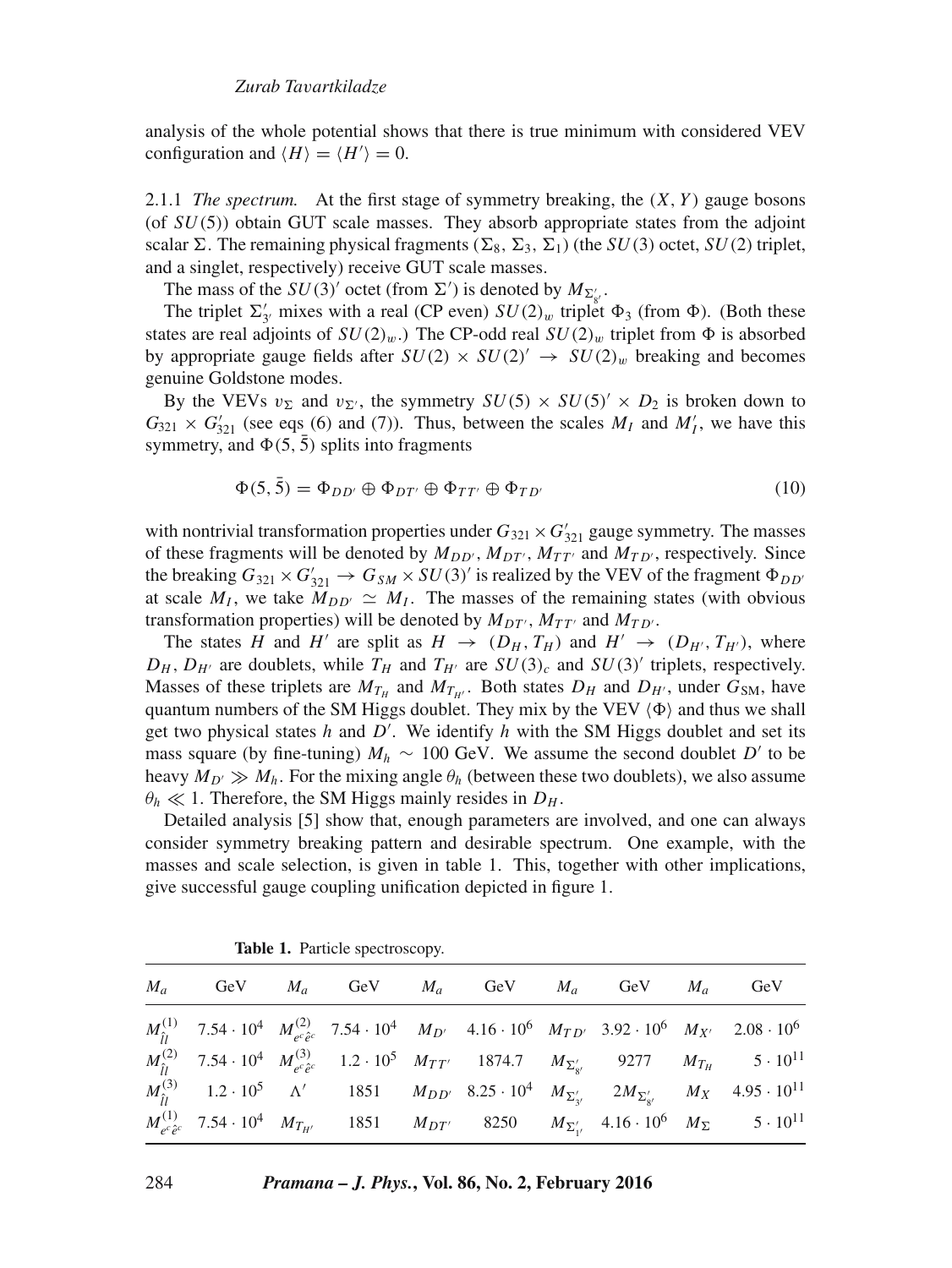*Twin-unified*  $SU(5) \times SU(5)'$  *GUT* 



**Figure 1.** Gauge coupling unification.  $\alpha_G(M_G) \simeq 1/31$  and  $\{\Lambda', M_I, M'_I, M_G\} \simeq$  $\{1800, 8.25 \cdot 10^4, 4.16 \cdot 10^6, 4.95 \cdot 10^{11}\}$  GeV.

## 2.2 *Fermion sector: Composite leptons*

Fermion states are introduced as

$$
3 \times [\Psi(10, 1) + F(\bar{5}, 1)], \quad 3 \times [\Psi'(1, \bar{10}) + F'(1, 5)], \tag{11}
$$

(in brackets we indicate the transformation properties under  $SU(5) \times SU(5)'$ ). Here, each fermionic state is a two-component Weyl spinor, in  $(\frac{1}{2}, 0)$  representation of the Lorentz group. On these fields  $D_2$  parity acts as  $D_2$ :  $\Psi \ncong \bar{\Psi}' \equiv (\Psi')^{\dagger}$ ,  $\mathbf{F} \ncong \bar{F}' \equiv (F')^{\dagger}$ . With these, the invariant Yukawa Lagrangian is:  $\mathcal{L}_Y + \mathcal{L}_{Y'} + \mathcal{L}_Y^{\text{mix}}$  with

$$
\mathcal{L}_Y = \sum_{n=0} C_{\Psi\Psi}^{(n)} \left(\frac{\Sigma}{M_*}\right)^n \Psi\Psi H + \sum_{n=0} C_{\Psi F}^{(n)} \left(\frac{\Sigma}{M_*}\right)^n \Psi \mathbf{F} H^\dagger + \text{h.c.}
$$
 (12)

$$
\mathcal{L}_{Y'} = \sum_{n=0} C_{\Psi\Psi}^{(n)*} \left(\frac{\Sigma'}{M_*}\right)^n \Psi' \Psi' H'^\dagger + \sum_{n=0} C_{\Psi F}^{(n)*} \left(\frac{\Sigma'}{M_*}\right)^n \Psi' \mathbf{F'} H' + \text{h.c.} \quad (13)
$$

$$
\mathcal{L}_Y^{\text{mix}} = \lambda_{FF'} F \Phi F' + \lambda_{FF'} \bar{F}' \Phi^{\dagger} \bar{F} + \frac{\lambda_{\Psi\Psi'}}{M} \Psi (\Phi^{\dagger})^2 \Psi' + \frac{\lambda_{\Psi\Psi'}}{M} \bar{\Psi}' \Phi^2 \bar{\Psi}, \quad (14)
$$

where  $M_*$ , M are some cut-off scales. The coupling matrices  $\lambda_{FF'}$  and  $\lambda_{\Psi\Psi'}$  are Hermitian due to the  $D_2$  symmetry. The last two higher-order operators in eq. (14) are important for phenomenology. (They can be generated by integrating out some heavy states with mass at or above the GUT scale. See discussion in [5].)

For the components from  $\Psi$ ,  $F$ ,  $\Psi'$ ,  $F'$  states, we shall use the following notations:

$$
\Psi = \{q, u^c, e^c\}, \quad F = \{l, d^c\}, \quad \Psi' = \{\hat{q}, \hat{u}^c, \hat{e}^c\}, \quad F' = \{\hat{l}, \hat{d}^c\} \,.
$$
 (15)

*Pramana – J. Phys.***, Vol. 86, No. 2, February 2016** 285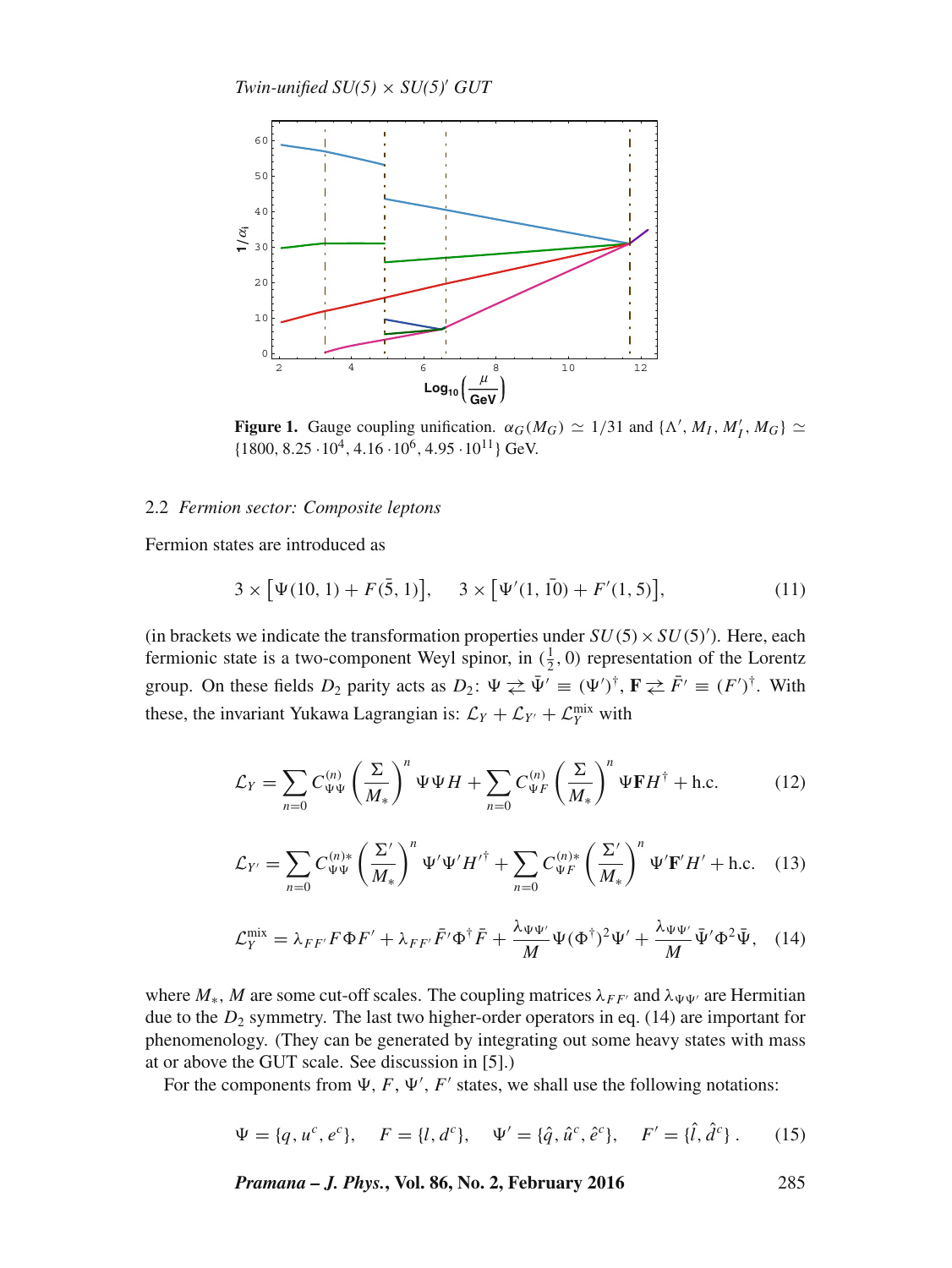Substituting in eqs (12)–(14), the VEVs  $\langle \Sigma \rangle$ ,  $\langle \Sigma' \rangle$  and  $\langle \Phi \rangle$ , the relevant couplings obtained are

$$
\mathcal{L}_Y \rightarrow q^T Y_U u^c h + q^T Y_D d^c h^{\dagger} + e^{cT} Y_{e^c l} l h^{\dagger}
$$
  
+ 
$$
(C_{qq} qq + C_{u^c e^c} u^c e^c) T_H + (C_{ql} q l + C_{u^c d^c} u^c d^c) T_H^{\dagger} + \text{h.c.}
$$
 (16)

$$
\mathcal{L}_{Y'} \to C_{\Psi\Psi}^{(0)*} \left(\frac{1}{2}\hat{q}\hat{q} + \hat{u}^c\hat{e}^c\right) T_{H'}^{\dagger} + C_{\Psi F}^{(0)*} (\hat{q}\hat{l} + \hat{u}^c\hat{d}^c) T_{H'} + \text{h.c.} + \cdots \tag{17}
$$

$$
\mathcal{L}_Y^{\text{mix}} \to \hat{l}^T M_{\hat{l}l} l + e^{cT} M_{e^c \hat{e}^c} \hat{e}^c + \text{h.c.}
$$
 (18)

In eq. (17) we have dropped out the couplings with the Higgs doublet because, as we have assumed,  $D_{H'}$  includes the SM Higgs doublet with very suppressed weight. Also, we have ignored powers of  $\langle \Sigma' \rangle / M_*$  in comparison with  $\langle \Sigma \rangle / M_*$ 's exponents. As we shall see, the couplings of h in (16) and terms shown in eqs (17) and (18) are responsible for fermion masses and mixings and lead to realistic phenomenology.

2.2.1 *Quark masses and mixings.* Transformation properties of the quark states  $q, u^c, d^c$ coincide with those of the SM. Therefore, for quark masses and CKM mixings, the first two couplings of eq. (16) are relevant. As in  $Y_{U,D}$  and  $Y_{e \in V}$  contribute also higherdimensional operators,  $Y_U$  is not symmetric and  $Y_D \neq Y_{e^c}$  [5a]. Thus, quark Yukawa matrices can be diagonalized by biunitary transformations  $L_u^{\dagger} Y_U R_u = Y_U^{\text{Diag}}$  and  $L_d^{\dagger} Y_D$  $R_d = Y_D^{\text{Diag}}$ . With these, the CKM matrix (in standard parametrization) is  $V_{\text{CKM}} = P_1 L_u^T$  $L_d^* P_2$ , where  $P_1$  and  $P_2$  are some phase matrices.

2.2.2 *Composite leptons and their mass generation.* Note that  $\hat{l}$  and  $\hat{e}^c$  have opposite/ conjugate transformation properties with respect to  $l$  and  $e^c$ , respectively. From couplings in eq. (18), we see that these vector-like states acquire masses  $M_{\hat{l}l}$  and  $M_{e^c\hat{e}^c}$  and decouple. However, within this scenario, composite leptons emerge.  $SU(3)$  becomes strongly coupled (discussed above) and confines at scale  $\Lambda' \sim \text{TeV}$ . Because of confinement,  $SU(3)$ singlet composite states – baryons  $(B')$  and/or mesons  $(M')$  – can emerge. Within our scenario, lepton states turn out to be composite. As was shown in ref. [5] (see detailed discussion in this work), three families of  $l_0$ ,  $e_0^c$ ,  $v_0^c$  are composite states

$$
(\hat{q}\hat{q})\hat{q} \sim l_{0\alpha} = \begin{pmatrix} v_0 \\ e_0 \end{pmatrix}_{\alpha},
$$
  
\n
$$
(\hat{q}^c \hat{q}^c)\hat{q}^c = \left( (\hat{u}^c \hat{d}^c)\hat{d}^c, \ (\hat{u}^c \hat{d}^c)\hat{u}^c \right) \sim l_{0\alpha}^c \equiv (v_0^c, e_0^c)_{\alpha},
$$
\n(19)

emerge, where  $\alpha = 1, 2, 3$ . Here, combinations  $(\hat{q}\hat{q})\hat{q}$  and  $(\hat{q}c\hat{q}c)\hat{q}c$  stand for the spin-1/2 states with suppressed gauge and/or flavour indices. Because of the proper match of all quantum numbers, the states  $l_0$  and  $e_0^c$  will be identified as three families of SM leptons. Besides these, we get three families of composite SM singlets fermions –  $v_0^c$ . The latter will be treated as composite right-handed/sterile neutrinos. Note that, with this composition, as was expected, the gauge anomalies also vanish (together with the chiral anomaly matching (for details, see [5]).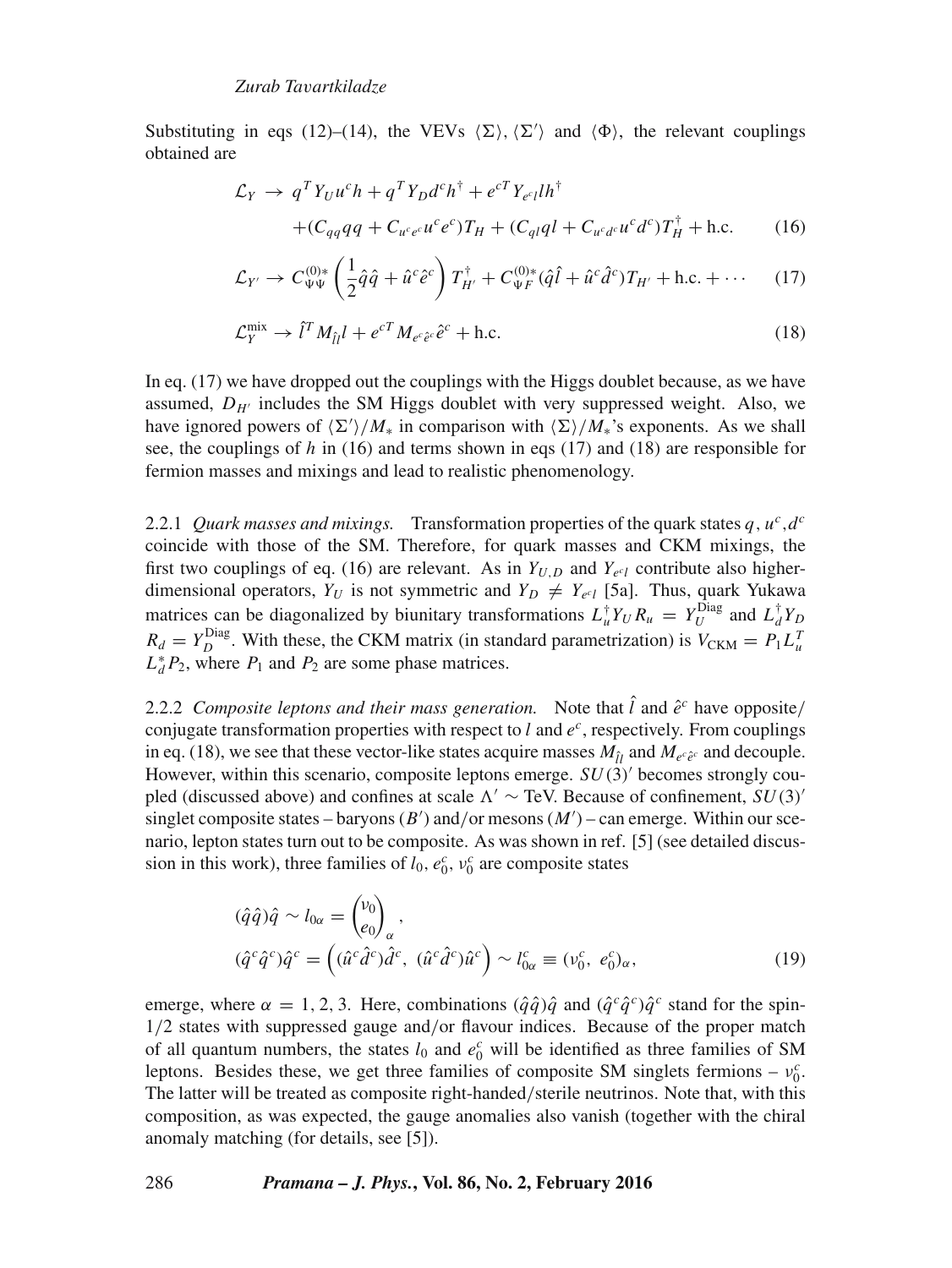

**Figure 2.** Diagram corresponding to the generation of charged lepton effective Yukawa matrix.



**Figure 3.** Diagram corresponding to the generation of effective Dirac Yukawa matrix for the neutrinos.

2.2.3 *Charged lepton masses.* Now, we turn to the masses of the charged leptons, which are composite within our scenario. As it turns out, their mass generation does not require additional extension. It happens via integration of the states that are present in the model. With the integration of  $SU(3)'$  triplet scalar  $T_{H'}$  with mass  $M_{T_{H'}}$  and vector-like states l, l and  $e^c$ ,  $\hat{e}^c$  (with masses  $M_{\hat{U}}$  and  $M_{e^c\hat{e}^c}$  respectively) through the coupling in eqs (16), (18) and (19), the effective Yukawa couplings are generated. The diagram corresponding to the generation of this effective Yukawa operator is shown in figure 2. This mechanism is novel and differs from those suggested earlier for the mass generation of composite fermions [7].

2.2.4 *Neutrino masses.* Within our model, among the composite fermions, we have SM singlets  $v_0^c$ . Here, we stick to the possibility of the Dirac-type neutrino masses. Because of compositeness, there is no direct Dirac couplings  $Y_v$  of  $v_0^c$ 's with lepton doublets  $l_0$  and we need to generate this coupling. For this purpose, we introduce the  $SU(5) \times SU(5)$ singlet (two-component) fermionic states N with the D<sub>2</sub>-parity transformations  $N \nightharpoonup \overline{N}$ . Thus, the relevant couplings will be  $\mathcal{L}_N = C_{FN} FNH + C_{FN}^* F'NH^{\dagger} - \frac{1}{2} N^T M_N N +$ h.c. with  $M_N = M_N^*$ . These give the following interaction terms:  $\mathcal{L}_N \rightarrow C_{FN} l N h +$  $C_{FN}^* \hat{d}^c NT_{H'}^{\dagger} - \frac{1}{2} N^T M_N N$  + h.c. With these, by integrating out the heavy  $\hat{l}$ , l and N states, we get Dirac-type Yukawa coupling for the neutrinos. The relevant diagram is given in figure 3. By proper selection of appropriate coupling we get right neutrino mass scales to explain neutrino anomalies.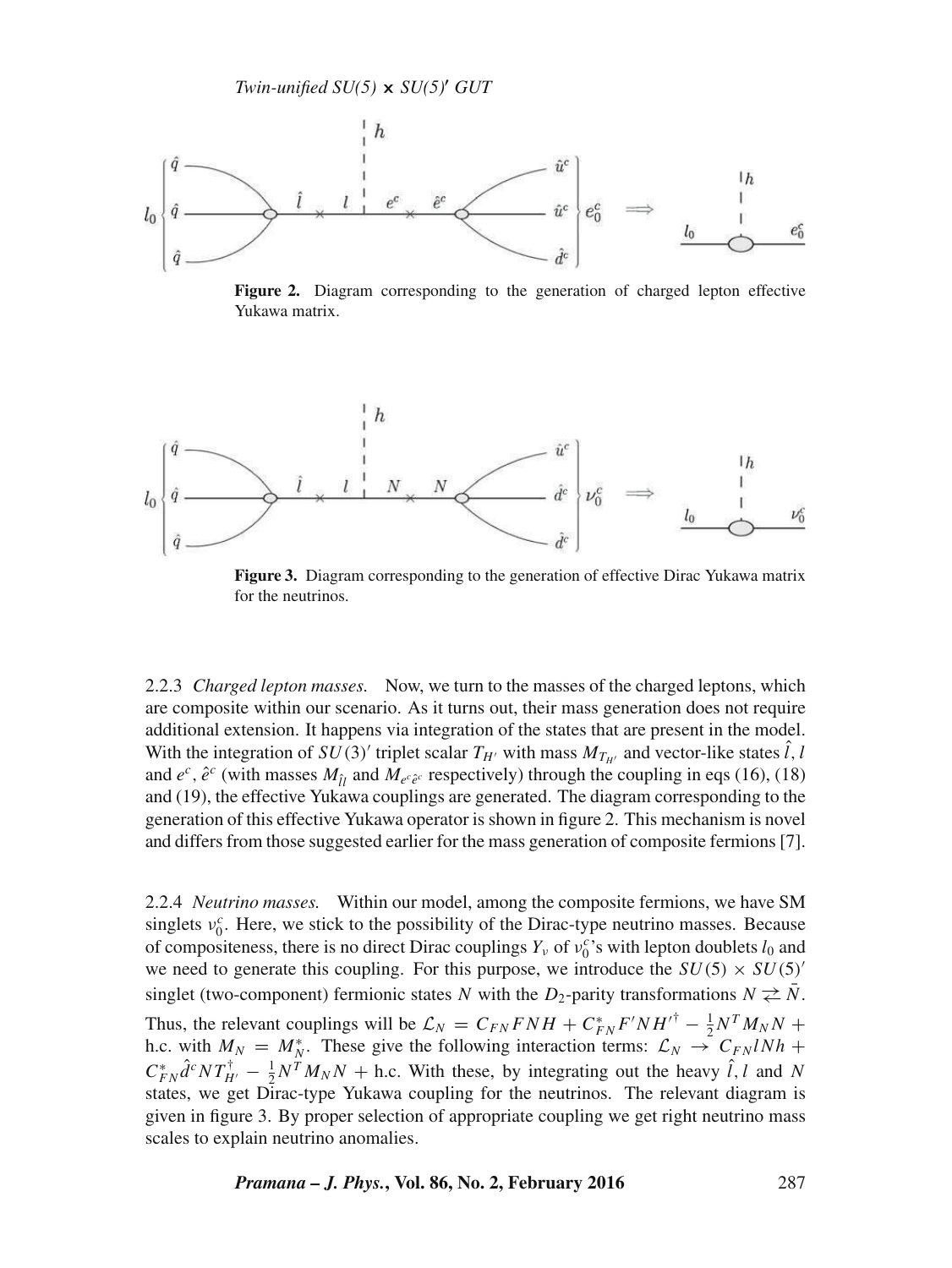## *Zurab Ta*v*artkiladze*

#### **3. Various phenomenological implications and constraints**

In this section, we discuss and summarize some phenomenological implications of our model, and constraints needed to be satisfied in order to be consistent with experiments. Also, we list issues opening the prospects for further investigations.

#### 3.1 *Nucleon stability*

Although the given model has relatively low ( $\simeq$  5 · 10<sup>11</sup> GeV) GUT scale, lepton compositeness plays a crucial role for achieving nucleon stability. Within our model, the baryon number violating  $d = 6$  operators, induced by integrating out of the X, Y bosons, are

$$
\frac{g_X^2}{M_X^2} \times \{\tilde{C}_{\alpha\beta}^{(e^c)}(\bar{u^c}\gamma_\mu u)(\bar{e}_\alpha^c \gamma^\mu d_\beta), \ C_{\alpha\beta}^{(e)}(\bar{u^c}\gamma_\mu u)(\bar{d^c}_\beta \gamma^\mu e_\alpha),
$$
  

$$
C_{\alpha\beta\gamma}^{(v)}(\bar{u^c}\gamma_\mu d_\alpha)(\bar{d^c}_\beta \gamma^\mu \nu_\gamma)\}
$$
(20)

with

$$
\mathcal{C}_{\alpha\beta}^{(e^c)} = (R_u^{\dagger} L_u^*)_{11} \left( R_e^{\dagger} \tilde{\mu}^* \frac{1}{M_{e^c \tilde{e}^c}^*} L_u^* P_1^* V_{CKM} \right)_{\alpha\beta} \n+ (R_u^{\dagger} L_u^* P_1^* V_{CKM})_{1\beta} \left( R_e^{\dagger} \tilde{\mu}^* \frac{1}{M_{e^c \tilde{e}^c}^*} L_u^* \right)_{\alpha 1} \n\mathcal{C}_{\alpha\beta}^{(e)} = (R_u^{\dagger} L_u^*)_{11} \left( R_d^{\dagger} \frac{1}{M_{\hat{U}}}\hat{\mu} L_e^* \right)_{\beta\alpha}, \n\mathcal{C}_{\alpha\beta\gamma}^{(v)} = (R_u^{\dagger} L_u^* P_1^* V_{CKM})_{1\alpha} \left( R_d^{\dagger} \frac{1}{M_{\hat{U}}}\hat{\mu} L_e^* \right)_{\beta\gamma}.
$$
\n(21)

With proper selection of appropriate parameters, i.e.,  $\tilde{\mu}(1/M_{e^c\hat{e}^c})$ ,  $(1/M_{\hat{u}})\hat{\mu}$  (see ref. [5] for definitions), and/or the corresponding entries in some of the unitary matrices, we can adequately suppress nucleon decays [7a]. With the notations  $R_u^{\dagger} L_u^* \equiv \mathcal{U}$ ,  $R_d^{\dagger}(1/M_{\hat{l}l})\hat{\mu}L_e^* \equiv \mathcal{L}, R_e^{\dagger}\tilde{\mu}^*(1/M_{e^c\hat{e}c}^*)L_u^* \equiv \mathcal{R}$ , and selection

$$
\mathcal{U}_{11} = 0, \quad \mathcal{L} = \begin{pmatrix} \epsilon_1 & \epsilon_2 & \epsilon_3 \\ \times & \times & \times \\ \times & \times & \times \end{pmatrix}, \quad \mathcal{R} = \begin{pmatrix} 0 & \times & \times \\ 0 & \times & \times \\ \times & \times & \times \end{pmatrix}, \tag{22}
$$

( $\times$  stands for some nonzero entry), we have  $C_{\alpha\beta}^{(e^c)} = C_{\alpha\beta}^{(e)} = 0$  (for  $\alpha$ ,  $\beta = 1, 2$ ), and therefore nucleon decays with the emission of charged leptons do not take place. Moreover, by proper selection of  $U_{12}$  and  $U_{13}$  we can achieve  $(UP_1^*V_{CKM})_{11} = 0$ . The latter leads to  $\mathcal{C}_{12\gamma}^{(\nu)} = \mathcal{C}_{11\gamma}^{(\nu)} = 0$ . Thus, the decays  $p \to \bar{\nu}\pi^+, n \to \bar{\nu}\pi^0, n \to \bar{\nu}\eta$  also do not take place. Thus, we remain with  $p \to \bar{\nu} K^+$  and  $n \to \bar{\nu} K^0$  decays, with the corresponding widths given by

$$
\Gamma(p \to \bar{\nu}K^+) \simeq \Gamma(n \to \bar{\nu}K^0) = 5.9 \cdot 10^{33} \,\text{y} \times \left( \sum_{\gamma=1}^3 |\epsilon_{\gamma}|^2 / (2.3 \cdot 10^{-11}) \right). \tag{23}
$$

288 *Pramana – J. Phys.***, Vol. 86, No. 2, February 2016**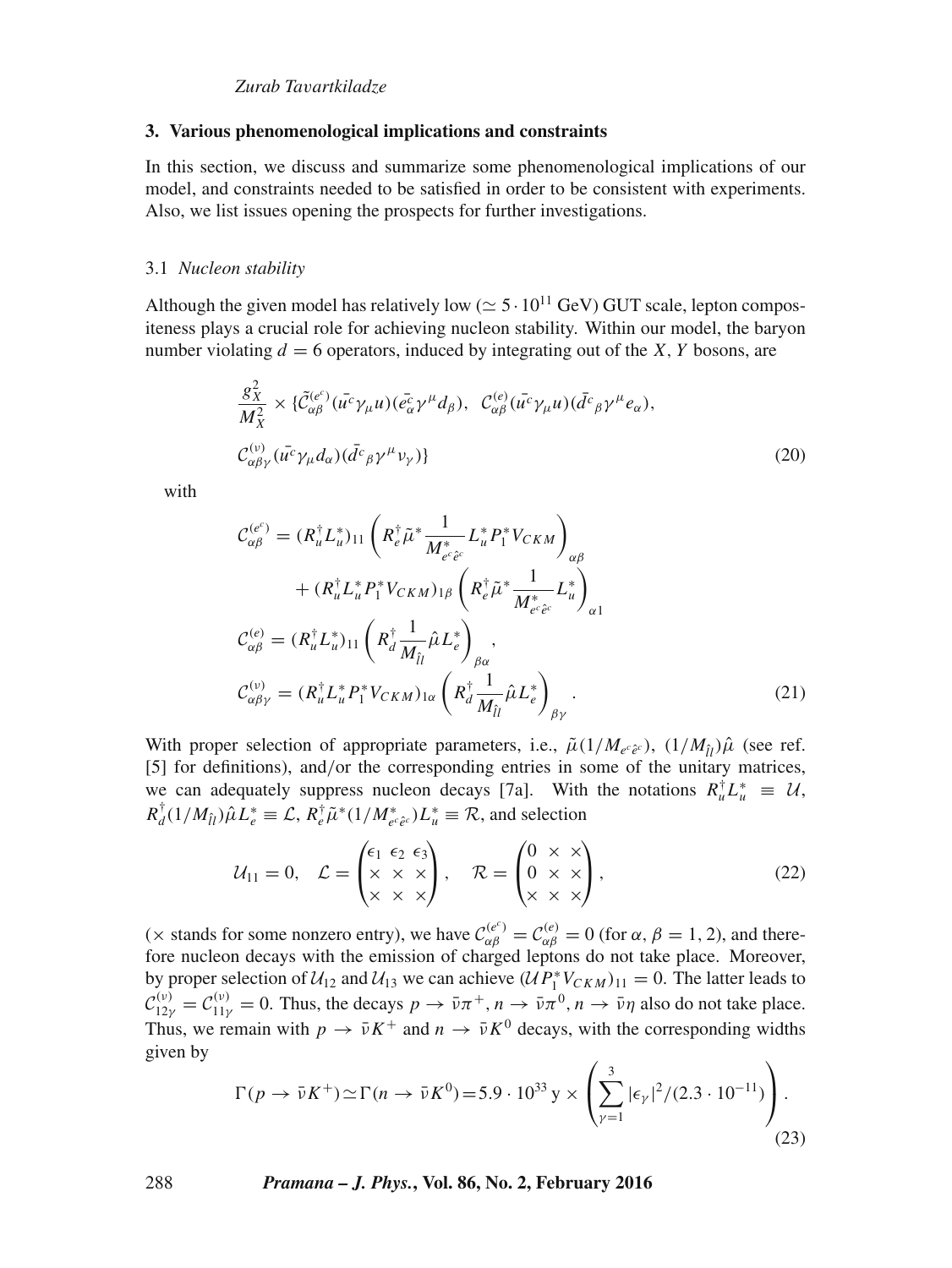*Twin-unified*  $SU(5) \times SU(5)'$  *GUT* 

Note that the selection  $\sqrt{|\epsilon_1|^2 + |\epsilon_3|^2 + |\epsilon_3|^2} \lesssim 4.8 \cdot 10^{-6}$  (needed for the nucleon stability) is fully consistent with the fermion Yukawa sector. However, as it turns out, it would be more natural to have  $\sqrt{|\epsilon_1|^2 + |\epsilon_3|^2 + |\epsilon_3|^2} \gtrsim \sqrt{3} \cdot 10^{-6}$ . This dictates an upper bound for the proton lifetime  $\tau_p = \tau (p \to \bar{\nu} K^+) \lesssim 5 \cdot 10^{34}$  y and will allow us to test the model in the future [10].

## 3.2 *Higgs* v*acuum stability*

Within our model, above the  $\Lambda'$  scale, new states appear, and so the problem with the Higgs vacuum stability can be avoided. The coupling  $\lambda_H (H^{\dagger}H)^2$  gives the self-interaction term  $\lambda_h(h^{\dagger}h)^2$  (with  $\lambda_h \approx \lambda_H$  at the GUT scale). The running of  $\lambda_h$ will be given by

$$
16\pi^2 \frac{\mathrm{d}}{\mathrm{d}t} \lambda_h = \beta_{\lambda_h}^{\text{SM}} + \Delta \beta_{\lambda_h},
$$

where  $\beta_{\lambda_h}^{SM}$  corresponds to the SM part, while  $\Delta\beta_{\lambda_h}$  accounts for new contributions:

$$
\Delta \beta_{\lambda_h} \approx \frac{(\lambda_{1H\Phi})^2}{25} \left[ 9\theta (\mu - M_{TT'}) \right.\n+ 6\theta (\mu - M_{DT'}) + 6\theta (\mu - M_{TD'}) + 4\theta (\mu - M_{DD'}) \right]\n\times \frac{(\lambda_{2H\Phi})^2}{10} \left[ 3\theta (\mu - M_{DT'}) + 2\theta (\mu - M_{DD'}) \right]\n+ 3\hat{h}^2 \theta (\mu - M_{T_{H'}}) + \cdots. \tag{24}
$$

Detailed analysis requires numerical studies by solving the system of coupled RG equations (involving multiple couplings). While this is beyond the scope of this work, we see that due to positive contributions into the  $\beta$  function, there is potential to prevent  $\lambda_h$ becoming negative all the way up to the Planck scale.

## 3.3 *Anomalous magnetic moments and LFV rare decays*

Lepton compositeness give additional contributions to the leptons' anomalous magnetic moments [11]:  $\delta a_{\alpha} \sim (m_{e_{\alpha}}/\Lambda')^2$ . Current experimental measurements [12] of the muon anomalous magnetic moment give  $\Delta a_\mu^{\text{exp}} \approx 6 \cdot 10^{-10}$ . This, with a possible range ~ (1/5− 1) of an undetermined prefactor, constrains the scale:  $\Lambda' \gtrsim (1.8-4.3)$  TeV. The selected value of  $\Lambda'$ , within our model ( $\Lambda' = 1851$  GeV), fits well with this bound, and has the potential of resolving  $a_{\mu}$ 's 3–4 $\sigma$  discrepancy between the theory and the experiment [12,13]. The value of  $\delta a_e$  is more suppressed (for  $\Lambda' \simeq 1.8$  TeV, we get  $\delta a_e \sim 10^{-13}$ ) and is compatible with experiments ( $\Delta a_e^{\exp} \approx 2.7 \cdot 10^{-13}$ ). Planned measurements [14] with reduced uncertainties will provide severe constraints and test the viability of the proposed scenario.

Similarly, having flavour-violating couplings at the level of constituents (i.e., in the sector of  $SU(3)$ <sup>'</sup> fermions  $\hat{q}$ ,  $\hat{u}^c$ ,  $\hat{d}^c$ ), the new contribution in LFV  $e_\alpha \to e_\beta \gamma$  rare decay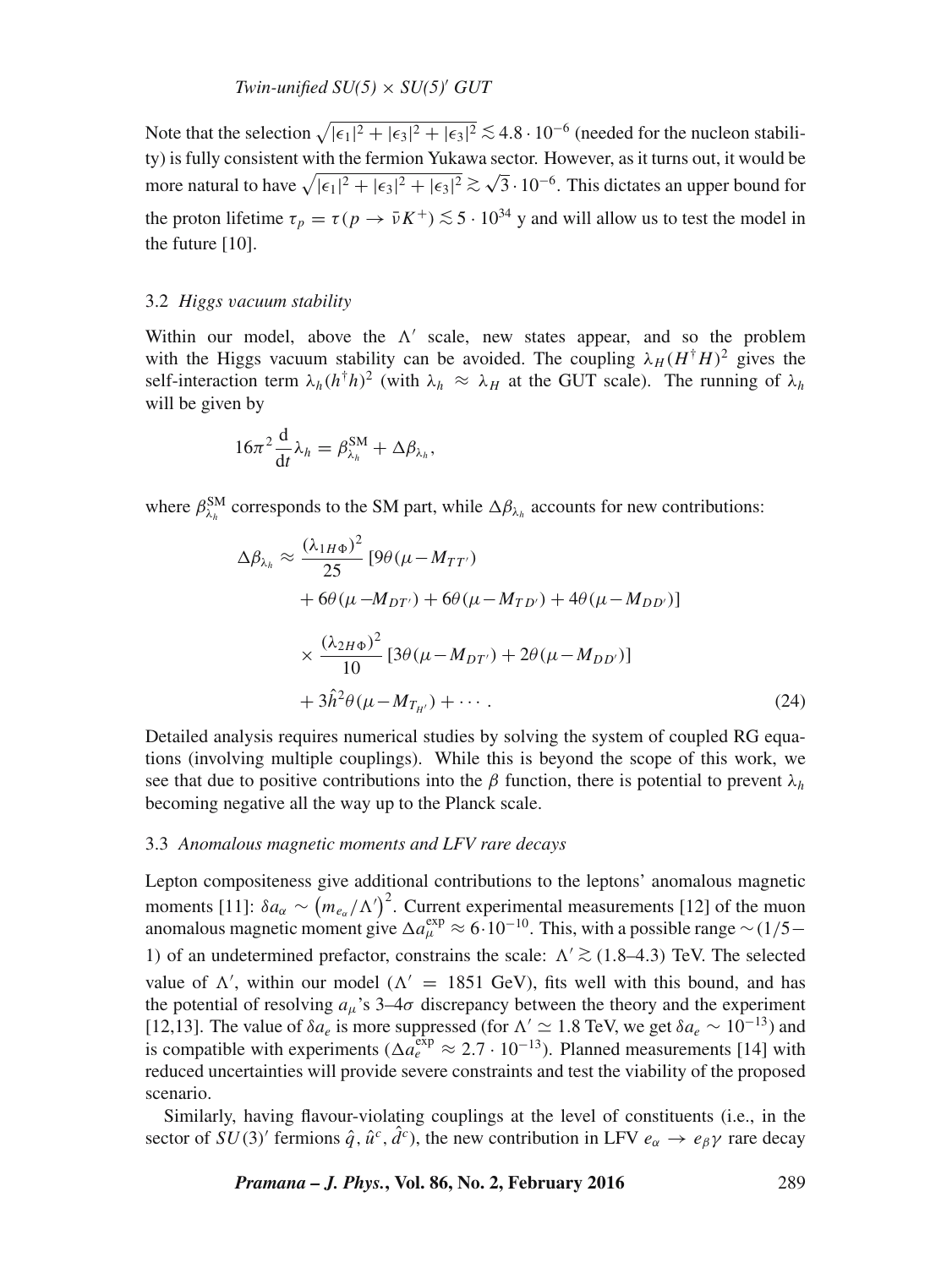# *Zurab Ta*v*artkiladze*

processes will emerge. For instance, the contribution in the  $\mu \to e\nu$  transition amplitude will be  $\sim \lambda_{12}(m_\mu/(\Lambda')^2)$ , where  $\lambda_{12}$  is the (unknown) flavour-violating coupling coming from the Yukawa sector of  $\hat{q}$ ,  $\hat{u}^c$ ,  $\hat{d}^c$ . This gives  $Br(\mu \to e\gamma) \sim \lambda_{12}^2 (M_W/\Lambda')^4$ , and for  $\Lambda'$   $\simeq$  1.8 TeV the constraint  $\lambda_{12}$   $\lesssim$  4 · 10<sup>-4</sup> should be satisfied in order to be consistent with the latest experimental limit Br<sup>exp</sup>( $\mu \rightarrow e\gamma$ ) < 5.7 · 10<sup>-13</sup> [15].

## 3.4 *EW precision parameters (*T,S,U*)*

New states around and above the  $\Lambda' \approx 1.8$  TeV scale, will give additional corrections to the EW precision parameters  $T, S, U$  etc. Symmetry arguments provide a good estimate of the additional corrections  $\Delta T$ ,  $\Delta S$ , etc. The isospin breaking effects are suppressed in the sector of additional states. Therefore, the mass splittings between the doublet components of the additional states will be suppressed (i.e.  $\Delta M \ll M$ ) and pieces  $\Delta T_f$ ,  $\Delta T_s$  of  $\Delta T = \Delta T_f + \Delta T_s$  will be given as [16]

$$
\Delta T_f \simeq \frac{N_f}{12\pi s_W^2} \left(\frac{\Delta M_f}{m_W}\right)^2, \qquad \Delta T_s \simeq \frac{N_s}{24\pi s_W^2} \left(\frac{\Delta M_s}{m_W}\right)^2, \tag{25}
$$

where subscripts f and s stand for fermions and scalars, respectively and  $N_f$ ,  $N_s$  account for the multiplicity of the corresponding doublet state. Within our model, in the sector of extra vector-like  $(l + l)_{\alpha}$  states, the mass splitting between the doublet components is suppressed as  $\Delta M_{\hat{l}l}^{(\alpha)} \lesssim (v_h^2/M_{\hat{l}l}^{(\alpha)})$ . This, according to eq. (25) and table 1, gives a negligible contribution:  $\Delta T_{\hat{l}l} \lesssim (2 \cdot 2/12\pi s_W^2) v_h^4/(m_W M_{\hat{l}l}^{(1)})$  $(\hat{u})^2 \sim 10^{-5}$ . Within the fragments of the scalar  $\Phi$ , the lightest is  $\Phi_{DT'}$  with mass  $M_{DT'} \simeq 8.3$  TeV. Splitting between the doublet components comes from the potential term  $(\lambda_{2H\Phi}/\sqrt{10})H^{\dagger}\Phi\Phi^{\dagger}H$ , giving  $\Delta M_{DT'} \simeq \lambda_{2H\Phi} v_h^2/(4\sqrt{10}M_{DT'})$ . This causes enough suppression:  $\Delta T_{DT'} \lesssim 2 \cdot 10^{-5}$ (for  $\lambda_{2H\Phi} \lesssim 1.5$ ). Besides the fundamental Higgs doublet (h), which dominantly includes SM Higgs, there is a composite doublet  $(\pi'$  – similar to technicolour models) with suppressed VEV –  $F_{\pi'}$ . Contribution of this extra doublet, into the T parameter, is estimated to be

$$
\Delta T_{\pi'} \approx \frac{1}{24\pi s_W^2} \left(\frac{\Delta M_{\pi'}}{m_W}\right)^2 - \frac{c_W^2}{4\pi} c_{\pi'}^2 \ln \frac{M_{\pi'}^2}{m_Z^2} \,,\tag{26}
$$

where the first term is due to the mass splitting  $\Delta M_{\pi'}$  ( $\sim v_h^2/(4M_{\pi'})$ ) between the doublet components of  $\pi'$ , while second term emerges due to the VEV  $\langle \pi' \rangle = F_{\pi'}$  with  $c_{\pi'} \approx 2m_Z^2 F_{\pi'}/(M_{\pi'}^2 v_h)$  (where  $F_{\pi'} \lesssim 0.2v_h$ ). Moreover, the source of the isospin breaking in the strong  $SU(3)$ ' sector is  $F_{\pi'} \lesssim 0.2v_h$ , causing mass splitting between composite 'technihadrons' (denoted collectively as  $\{\rho'\}\)$  of  $\Delta M_{\rho'} \sim F_{\pi'}^2/M_{\rho'}$ . This, for  $M_{\rho'} \sim \Lambda'$ , would give the correction  $\Delta T_{\rho'} \lesssim 10^{-5}$ . Thus, we conclude that within the considered scenario, extra corrections to the T parameter are under control.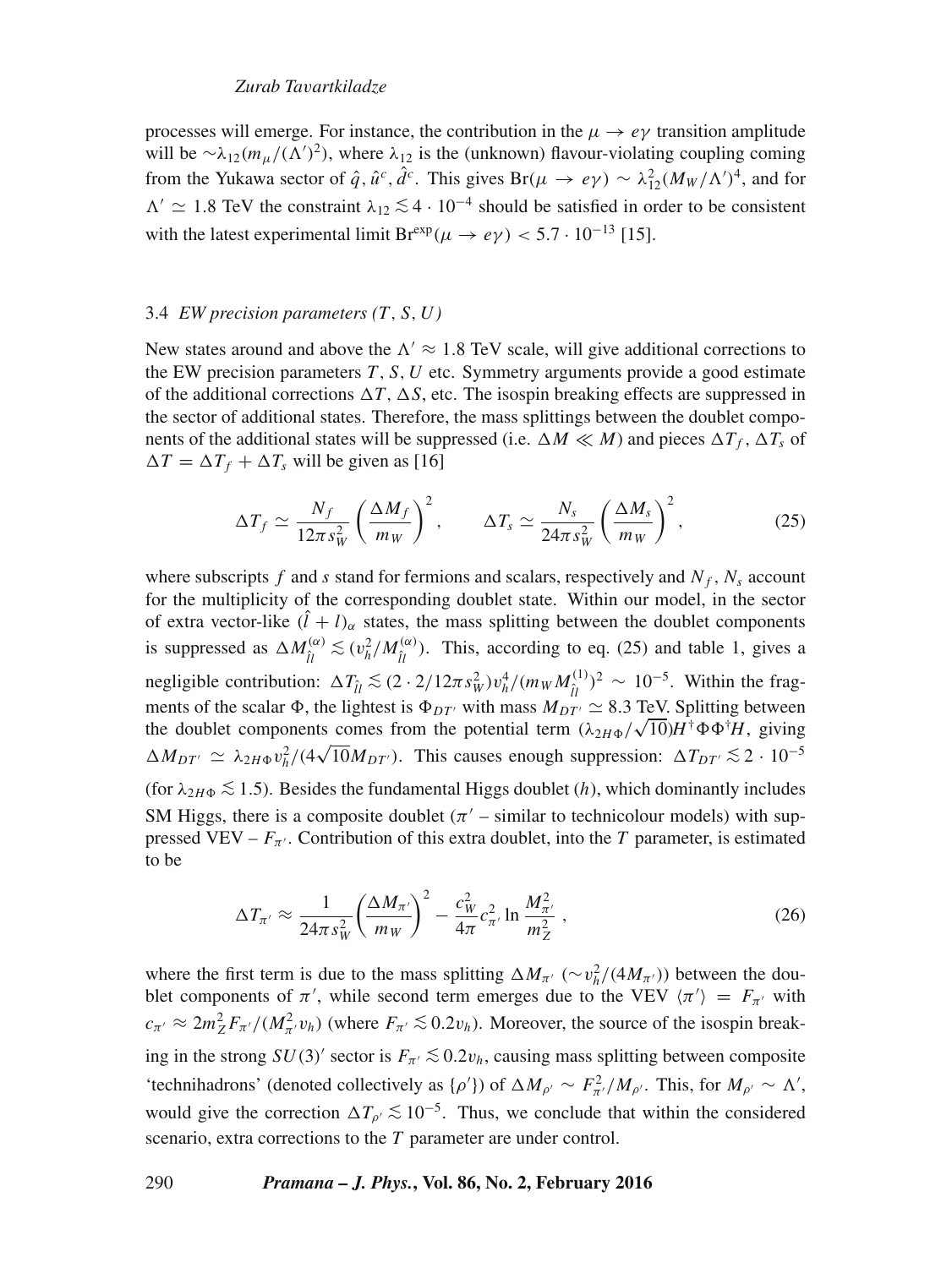Contributions to the S parameter from the additional vector-like  $(\hat{l} + l)_{\alpha}$ ,  $(\hat{e}^c + e^c)_{\alpha}$ states decouple [17] and are estimated to be

$$
\Delta S_{\hat{ll}} \sim \Delta S_{\hat{e}^c e^c} \lesssim \frac{1}{4\pi} \frac{v_h^2}{(M_{\hat{l}l}^{(1)})^2} \ln \frac{M_{\hat{l}l}^{(1)}}{m_\tau} \sim 10^{-5}.
$$

Also, as it turns out, the contribution from the scalar  $\Phi_{DT'}$  is  $\Delta S_{DT'} \lesssim 2 \cdot 10^{-5}$  which also is suppressed. The contribution of extra (heavy  $\pi'$ ) composite doublet is

$$
\Delta S_{\pi'} \approx \frac{1}{6\pi} \frac{\Delta M_{\pi'}}{M_{\pi'}} + \frac{1}{6\pi} c_{\pi'}^2 \ln \frac{M_{\pi'}}{m_h} \,. \tag{27}
$$

With  $\Delta M_{\pi'} \sim v_h^2/(4M_{\pi'})$  and  $M_{\pi'} \gtrsim 1$  TeV, eq. (27) gives  $\Delta S_{\pi'} \lesssim 10^{-3}$ . Similarly, suppressed contributions would arise from the techni- $\rho'$  hadrons, are estimated to be:  $\Delta S_{\rho'} \lesssim 4 \cdot 10^{-5}$  (for  $M_{\rho'} \sim \Lambda'$ ).

As far as the contribution from the matter states  $\hat{q}$ ,  $\hat{u}^c$ ,  $\hat{d}^c$  are concerned, as their masses are too suppressed, in the chiral limit  $(m_f/m_Z) \rightarrow 0$  we have  $\Delta S_f \rightarrow 0$ . Moreover, all new contributions to the U parameter are more suppressed [5]. This is understandable as U is related to the effective operator with a dimension higher than those of S and T. Thus, we conclude that new contributions to the EW precision parameters are well below the current experimental bounds [18].

#### 3.5 *Other constraints and implications*

(i) As discussed in [5], the matter sector of  $SU(3)$ ' symmetry (ignoring EW and Yukawa interactions) possesses  $G_f^{(6)}$  chiral symmetry with sextets  $6_L \sim \hat{q}_\alpha$  and  $6_R \sim \hat{q}_\alpha^c$ . The breaking of this chiral symmetry proceeds by several steps. At the first stage, at scale  $\Lambda' \approx 1.8$  TeV, the condensates  $\langle 6_L 6_L T_H^{\dagger} \rangle \sim \langle 6_R 6_R T_H \rangle \sim \Lambda'$  break  $G_f^{(6)}$ . However, these condensates preserve SM gauge symmetry. At the next stage (of chiral symmetry breaking), the condensate  $\langle 6_L 6_R \rangle \equiv F_{\pi'}$ , together with the Higgs VEV  $\langle h \rangle \equiv v_h$ , contributes to the EW symmetry breaking.  $F_{\pi'}$  denotes the decay constant of the (techni)  $\pi'$ meson and should satisfy  $v_h^2 + F_{\pi'}^2 = (246.2 \text{ GeV})^2$ . With the light (very SM-like) Higgs boson mainly residing in h and with  $F_{\pi}$ <sup> $\lesssim 0.2v_h$ </sup>, the h's signal will be very compatible with LHC data. As the low-energy potential involves VEVs  $\langle 6_L 6_L T_{H'}^{\dagger} \rangle$ ,  $\langle 6_R 6_R T_{H'} \rangle$ ,  $F_{\pi'}$ and  $v_h$ , obtaining mild hierarchy  $(F_{\pi'}/\Lambda') \lesssim 1/40$  will be possible by proper selection (not by severe fine-tunings) of parameters from perturbative and nonperturbative (effective) potentials. Our approach is rather phenomenological and assume  $F_{\pi}/v_h \lesssim 0.2$  and h being the Higgs boson (with mass  $\approx$  126 GeV). So, there is an allowed window for a heavier  $\pi'$  state and the model is compatible with current experiments. Models with partially composite Higgs, in which the light Higgs doublet has some ed-mixture of a composite (technipion  $\pi'$ ) state, with various interesting implications (including necessary constraints, limits and compatibility with LHC data), were studied in ref. [19].

In addition, it is rather generic that the model with composite leptons will be accompanied with excited massive leptons (lepton resonances). Current experiments have placed low bounds on masses of such states to be heavier than ∼1.8 TeV. This scale is close to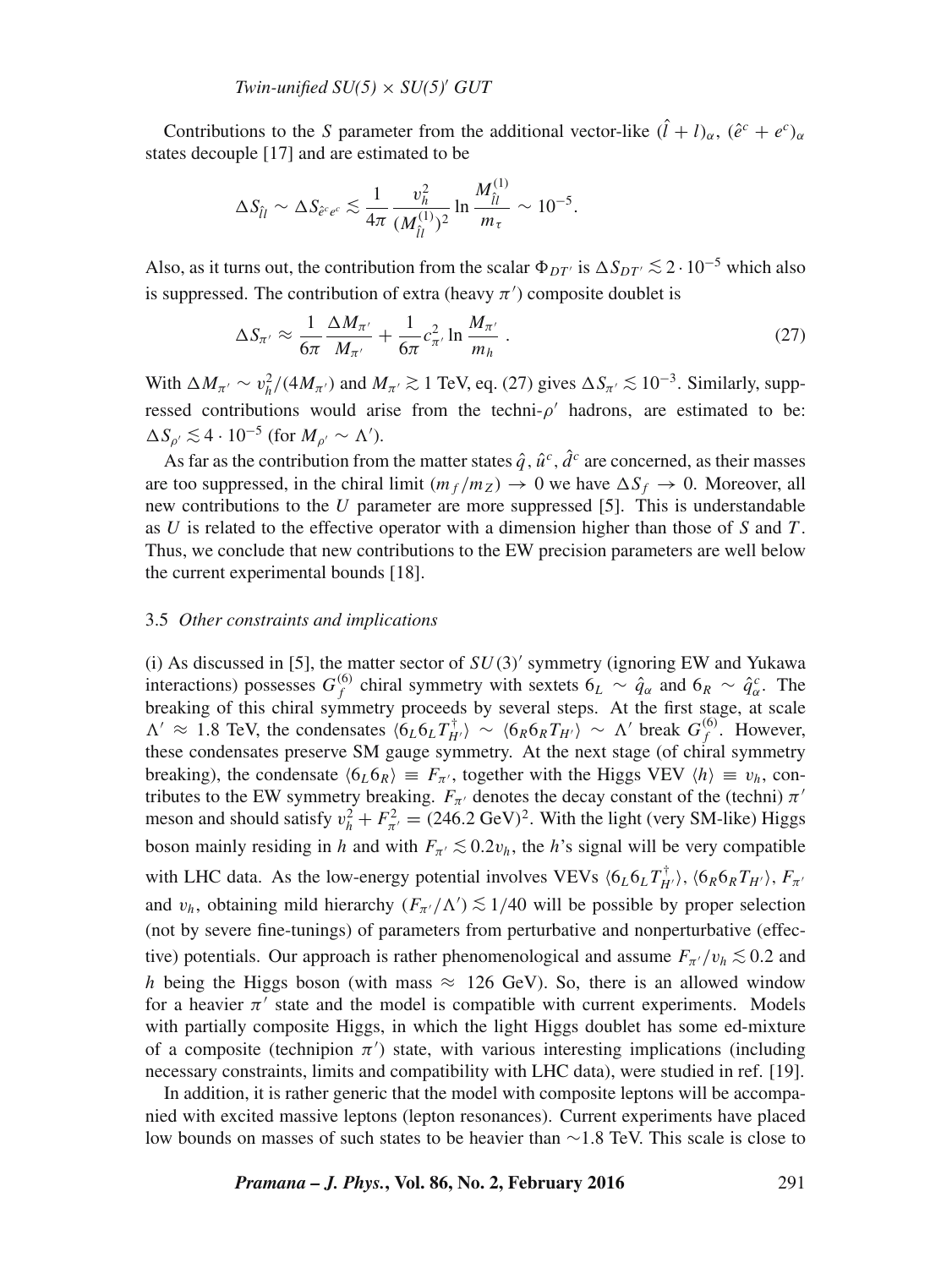the value of  $\Lambda'$  we have chosen within our model, and will allow us to test the lepton substructure [20] hopefully in the not-far future.

(ii) As the condensate  $\langle 6 \rangle_0 = F_\pi$ , by some amount, can contribute to the chiral (of the  $SU(3)$ ' strong sector) and EW symmetry breaking, the scenario shares some properties of hybrid technicolour models with fundamental Higgs states. Moreover, together with technipion  $\pi'$ , near the  $\Lambda'$  scale, there will be technimeson states  $\rho_T$ ,  $\omega_T$ , etc., with peculiar signatures [21,22], which can be probed by collider experiments.

(iii) Within the proposed model, spontaneous breaking of two non-Abelian groups  $SU(5) \times SU(5)$  and discrete  $D_2$  parity will give monopole and domain wall solutions, respectively. As the symmetry breaking scales are relatively low (  $\lesssim 5 \cdot 10^{11}$  GeV), the inflation would not dilute the number densities of these topological defects in a straightforward way. Thus, one can think of alternative solutions. For instance, as shown in ref. [23], within models with a certain field content and couplings, it is possible that symmetry restoration cannot happen for arbitrary high temperatures. This would avoid phase transitions (which usually cause the formation of topological defects). Moreover, by proper selection of the model parameters, it is possible to suppress the thermal production rates of the topological defects (for detailed discussions, see the last two works of ref. [23]). From this viewpoint, our model with a multiscalar sector and various couplings has the potential to avoid domain wall and monopole problems. Thus, it is interesting to investigate the parameter space and see how desirable ranges are compatible with those needed values appearing in eq. (24) (for improving the running of  $\lambda_h$ ).

To cure problems related with topological defects, other different non-inflationary solutions have also been proposed [24], and one (if not all) of them could be invoked as well.

Certainly, these and other cosmological implications of the presented scenario, deserve separate investigations.

#### **Acknowledgements**

The author thanks Charanjit Aulakh and other organizers of UNICOS 2014 for their kind invitation and for providing a possibility to give the webcam presentation. This research is partially supported by Shota Rustaveli National Science Foundation (Contracts No. 31/89 and No. DI/12/6-200/13).

#### **References**

- [1] ATLAS Collaboration: G Aad *et al*, *Phys. Lett. B* **716**, 1 (2012) CMS Collaboration: S Chatrchyan *et al*, *Phys. Lett. B* **716**, 30 (2012)
- [2] D Buttazzo, G Degrassi, P P Giardino, G F Giudice, F Sala, A Salvio and A Strumia, *J. High Energy Phys.* **1312**, 089 (2013)
- [3] J C Pati and A Salam, *Phys. Re*v*. Lett.* **31**, 661 (1973); *Phys. Re*v*. D* **10**, 275 (1974)
- [4] H Georgi and S L Glashow, *Phys. Re*v*. Lett.* **32**, 438 (1974) H Georgi, H R Quinn and S Weinberg, *Phys. Re*v*. Lett.* **33**, 451 (1974)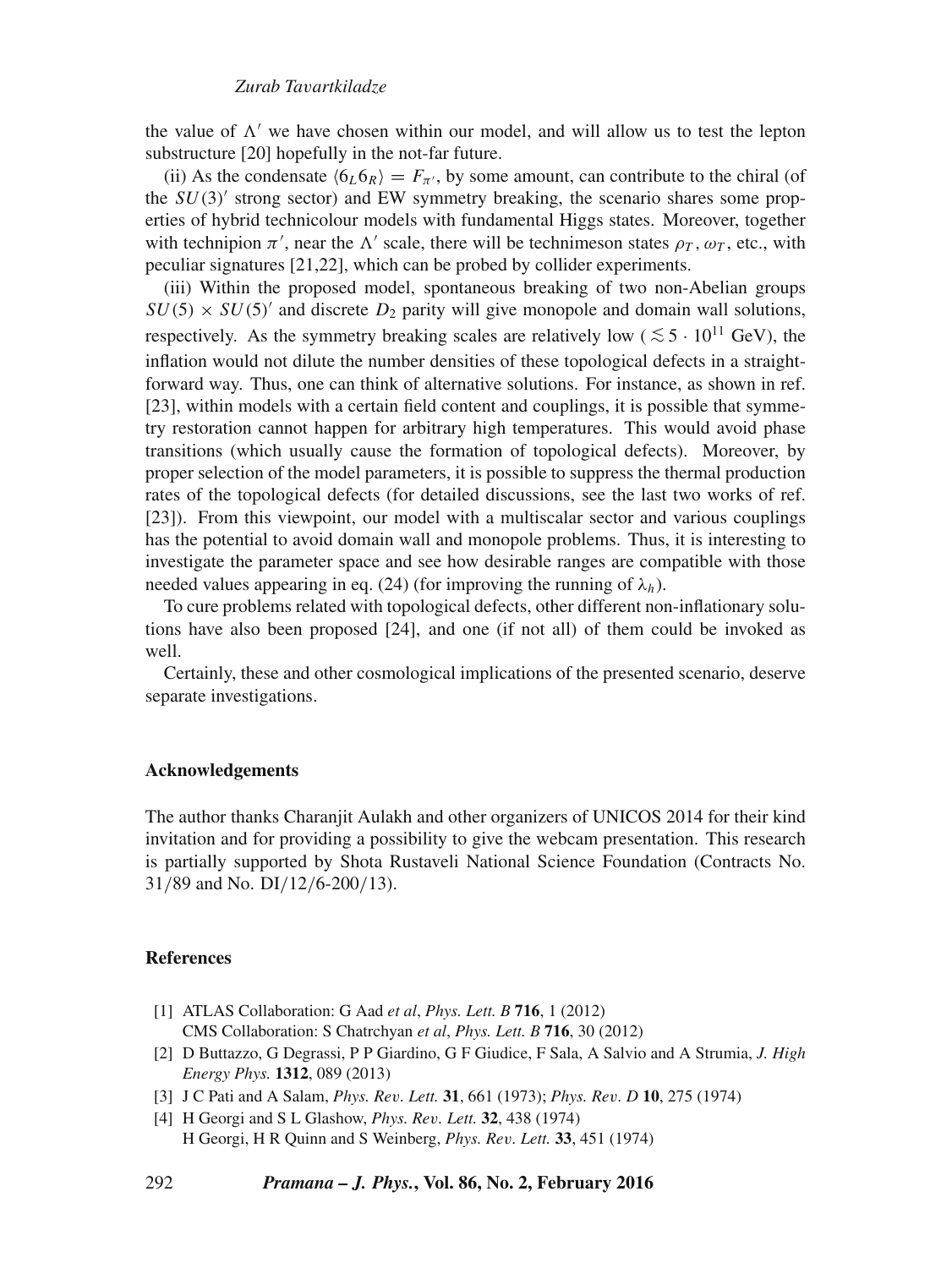*Twin-unified*  $SU(5) \times SU(5)'$  *GUT* 

- [5] Z Tavartkiladze, *Phys. Re*v*. D* **90**(1), 015022 (2014)
- [5a] Thus degeneracies between quark and lepton masses are avoided without invoking additional mechanisms [6]
- [6] E Witten, *Phys. Lett. B* **91**, 81 (1980) J R Ellis and M K Gaillard, *Phys. Lett. B* **88**, 315 (1979) H Georgi and C Jarlskog, *Phys. Lett. B* **86**, 297 (1979) For recent discussion and references, see K S Babu, B Bajc and Z Tavartkiladze, *Phys. Re*v*. D* **86**, 075005 (2012)
- [7] For reviews, see M E Peskin, *Compositeness of quarks and leptons,* eConf C **810824**, 880 (1981) S Raby, *Light composite fermions: An o*v*er*v*iew,* LA-UR-82-1416
	- L Lyons, *Prog. Part. Nucl. Phys.* **10**, 227 (1983)

R N Mohapatra, *Unification and supersymmetry. The frontiers of quark–lepton physics* (Springer, New York, 2003) p. 421

- [7a] The importance of flavour dependence in  $d = 6$  nucleon decay was discussed in refs [9] and [8]. As was shown [8], in specific circumstances, within GUTs one can suppress or even completely rotate away the  $d = 6$  nucleon decays
- [8] C Jarlskog, *Phys. Lett. B* **82**, 401 (1979) R N Mohapatra, *Phys. Re*v*. Lett.* **43**, 893 (1979) S Nandi, A Stern and E C G Sudarshan, *Phys. Lett. B* **113**, 165 (1982) Q Shafi and Z Tavartkiladze, *Phys. Lett. B* **451**, 129 (1999); *Nucl. Phys. B* **573**, 40 (2000) I Dorsner and P Fileviez Perez, *Phys. Lett. B* **605**, 391 (2005); *Phys. Lett. B* **606**, 367 (2005) Z Tavartkiladze, *Phys. Re*v*. D* **76**, 055012 (2007) K-S Choi, *Phys. Lett. B* **668**, 392 (2008)
- [9] A De Rujula, H Georgi and S L Glashow, *Phys. Re*v*. Lett.* **45**, 413 (1980) M Yoshimura, *Prog. Theor. Phys.* **64**, 1756 (1980) D B Reiss and S Rudaz, *Phys. Re*v*. D* **30**, 118 (1984)
- [10] K S Babu *et al*, arXiv:1311.5285 [hep-ph] S Raby *et al*, arXiv:0810.4551 [hep-ph]
- [11] R Barbieri, L Maiani and R Petronzio, *Phys. Lett. B* **96**, 63 (1980) S J Brodsky and S D Drell, *Phys. Re*v*. D* **22**, 2236 (1980)
- [12] Particle Data Group Collaboration: J Beringer *et al*, *Phys. Re*v*. D* **86**, 010001 (2012)
- [13] M Passera, W J Marciano and A Sirlin, *Chin. Phys. C* **34**, 735 (2010), arXiv:1001.4528 [hepph]; *AIP Conf. Proc.* **1078**, 378 (2009), arXiv:0809.4062 [hep-ph]
- [14] Fermilab P989 Collaboration: B Lee Roberts, *Nucl. Phys. Proc. Suppl.* **218**, 237 (2011) J-PARC g-2/EDM Collaboration: N Saito, *AIP Conf. Proc.* **1467**, 45 (2012)
- [15] MEG Collaboration: J Adam *et al*, *Phys. Re*v*. Lett.* **110**, 201801 (2013)
- [16] M J G Veltman, *Nucl. Phys. B* **123**, 89 (1977) M B Einhorn, D R T Jones and M J G Veltman, *Nucl. Phys. B* **191**, 146 (1981) M E Peskin and T Takeuchi, *Phys. Re*v*. Lett.* **65**, 964 (1990) H-J He, N Polonsky and S-f Su, *Phys. Re*v*. D* **64**, 053004 (2001)
- [17] L Lavoura and J P Silva, *Phys. Re*v*. D* **47**, 2046 (1993) G Cynolter and E Lendvai, *Eur. Phys. J. C* **58**, 463 (2008) S Dawson and E Furlan, *Phys. Re*v*. D* **86**, 015021 (2012)
- [18] M Baak, M Goebel, J Haller, A Hoecker, D Ludwig, K Moenig, M Schott and J Stelzer, *Eur. Phys. J. C* **72**, 2003 (2012)
- [19] C D Carone and M Golden, *Phys. Re*v*. D* **49**, 6211 (1994) C D Carone, *Phys. Re*v*. D* **86**, 055011 (2012) S Bar-Shalom, arXiv:1310.2942 [hep-ph] T Abe and R Kitano, *Phys. Re*v*. D* **88**, 015019 (2013)

*Pramana – J. Phys.***, Vol. 86, No. 2, February 2016** 293